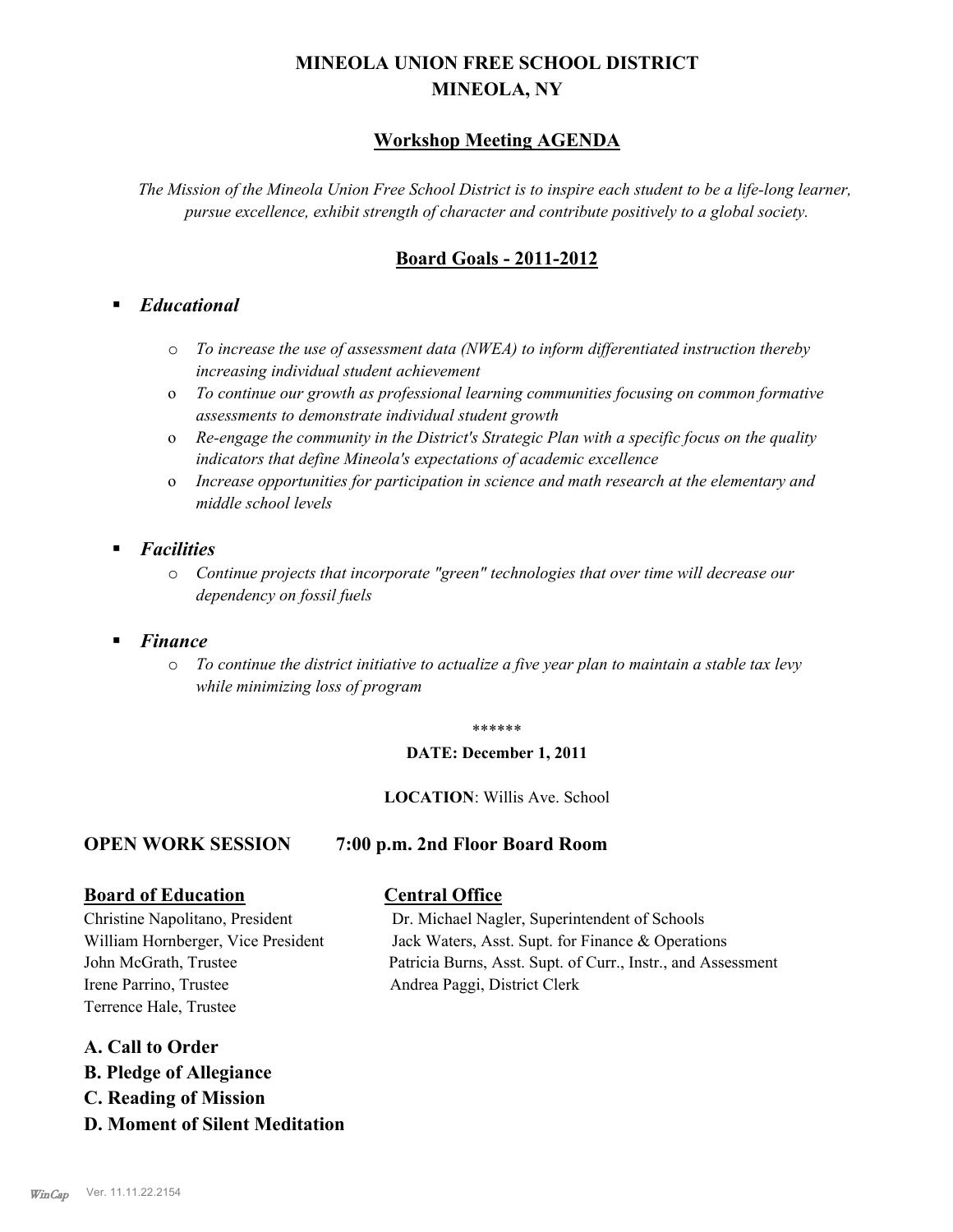## **E. Dais & Visitor Introductions F. High School student Organization Report G. Old Business**

#### **H. New Business**

**RESOLUTION #36- BE IT RESOLVED** that the Board of Education of the Mineola Union Free School District approves the award of the Plumbing contract for the Hampton Street Project bid, opened November 16, 2011 to the lowest responsible bidder meeting specifications, Conelly& Sons, base bid \$68,300 plus Alternate no. (1) \$5,800, totaling \$74,100.

| <b>Motion:</b> |     |  |
|----------------|-----|--|
| Second:        |     |  |
| Yes:           | No: |  |
|                |     |  |
|                |     |  |
|                |     |  |
|                |     |  |
|                |     |  |

**RESOLUTION #37- BE IT RESOLVED** that the Board of Education of the Mineola Union Free School District approves the award of the Electric contract for the Hampton Street Project bid, opened November 16, 2011 to the lowest responsible bidder meeting specifications, LEB Electric, \$275,000.

| <b>Motion:</b><br>Second: |     |  |
|---------------------------|-----|--|
| Yes:                      | No: |  |
|                           |     |  |
|                           |     |  |
|                           |     |  |
|                           |     |  |
|                           |     |  |

**Passed: \_\_\_\_\_\_\_\_\_\_**

**Passed: \_\_\_\_\_\_\_\_\_\_**

**RESOLUTION #38- BE IT RESOLVED** that the Board of Education of the Mineola Union Free School District approves the award of Heating, Ventilation, and Air Conditioning (HVAC) contract for the Hampton Street Project bid, opened November 16, 2011 to the lowest responsible bidder meeting specifications, JNS Heating, \$277,000.

| <b>Motion:</b><br>Second: |     |  |
|---------------------------|-----|--|
| Yes:                      | No: |  |
|                           |     |  |
|                           |     |  |
|                           |     |  |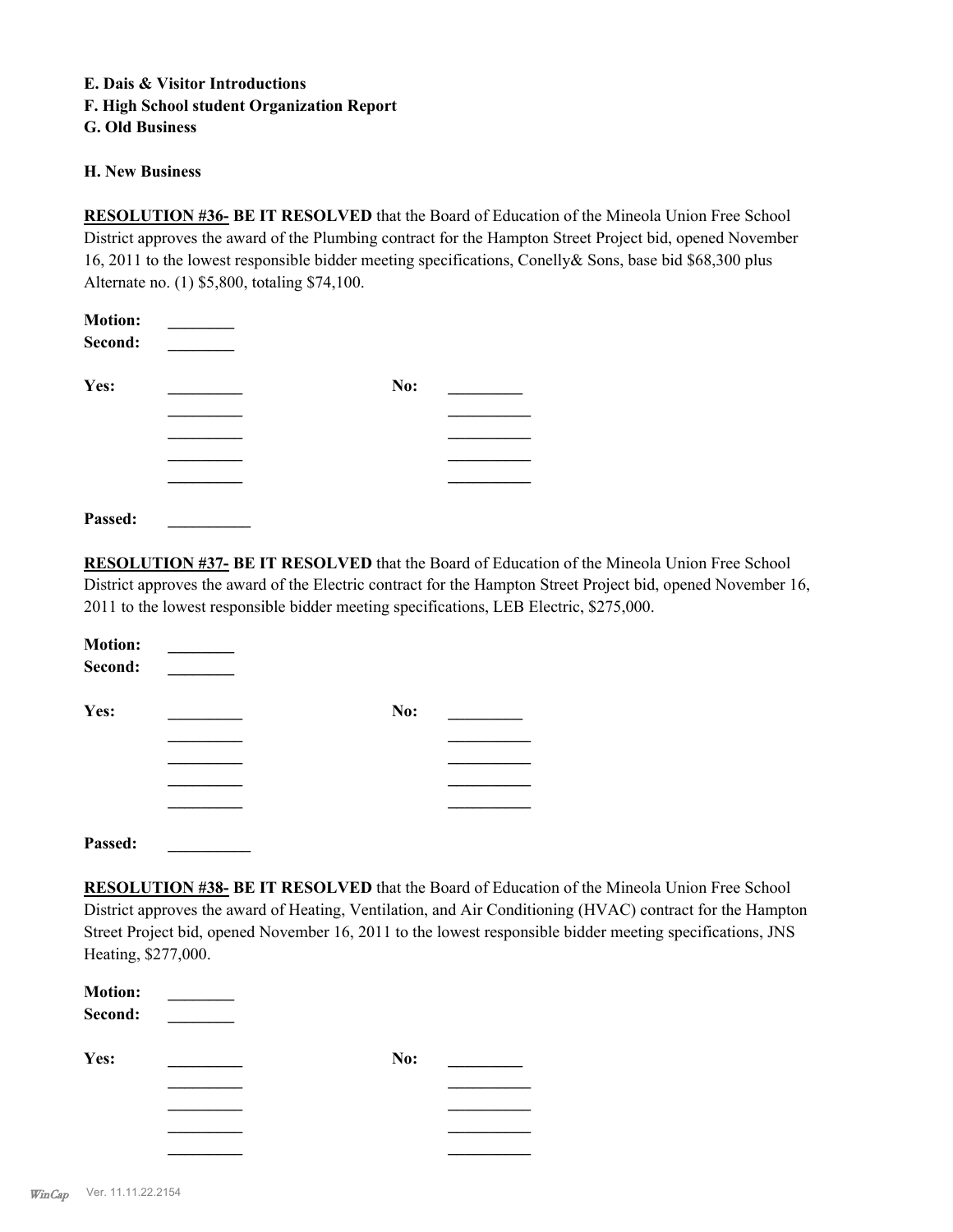**Passed: \_\_\_\_\_\_\_\_\_\_**

**RESOLUTION #39- BE IT RESOLVED** that the Board of Education of the Mineola Union Free School District adopts the new Nursing Substitute Rate and reaffirms all other substitute rates as listed.

That the Board of Education approve the following rates for substitutes:

| <b>Teacher Sub</b>          | \$90 per diem     |
|-----------------------------|-------------------|
| Mineola Retiree Teacher Sub | \$125 per diem    |
| Nurse Sub                   | \$125 per diem    |
| <b>Teacher Aide</b>         | $$13.74$ per hour |
| Greeter                     | $$10.00$ per hour |
| <b>Bus Driver</b>           | $$21.81$ per hour |
| Custodian                   | \$12.25 per hour  |
| Clerical                    | $$12.32$ per hour |
| <b>Bus Attendant Sub</b>    | $$10.75$ per hour |
| Maintainer Sub              | $$20.00$ per hour |

| <b>Motion:</b><br>Second: |     |  |
|---------------------------|-----|--|
| Yes:                      | No: |  |
|                           |     |  |
|                           |     |  |
|                           |     |  |
|                           |     |  |
|                           |     |  |

**Passed: \_\_\_\_\_\_\_\_\_\_**

**RESOLUTION #40- BE IT RESOLVED** that the Board of Education of the Mineola Union Free School District adopts the following Meadow Drive SEQRA Resolution.

**WHEREAS**, the Board of Education of the Mineola School District desires to embark upon a capital improvement project at the Meadow Drive School for a library building addition, and

**WHEREAS,** said capital improvement project at Meadow Drive School, is subject to classification under the State Environmental Quality Review Act (SEQRA); and

WHEREAS, routine activities such as renovations to, or expansions of existing public school facilities by less than 10,000 square feet are classified as Type II Actions under the current Department of Environmental Conservation SEQRA Regulations (Section 6 NYCRR 617.5(8)); and

**WHEREAS**, the SEQR Regulations declare Type II Actions to be actions that have no significant impact on the environment and require no further review under SEQRA; and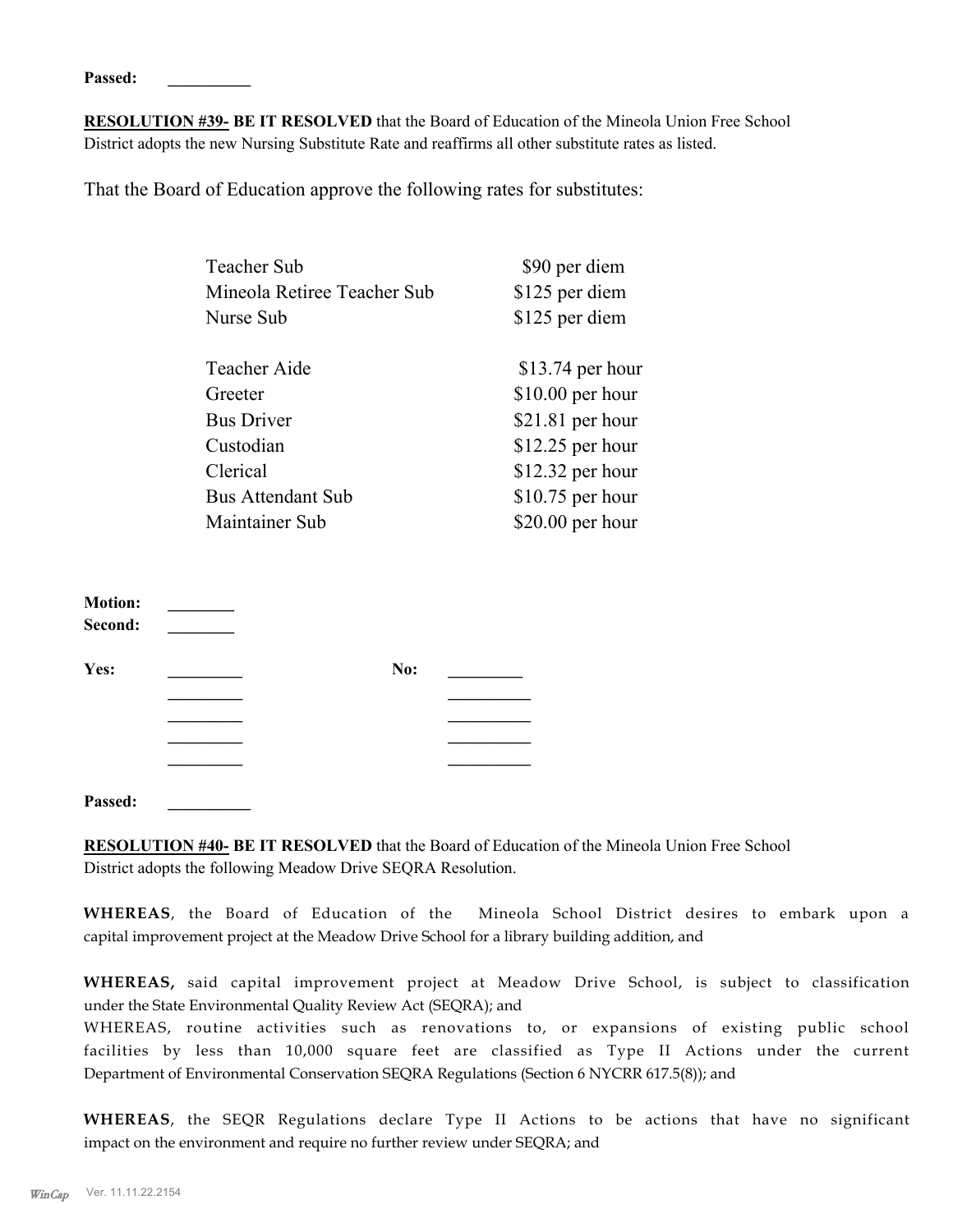**WHEREAS**, the Board of Education, as the only involved agency, has examined all information related to the capital improvement project and has determined that the capital improvement project for renovations and improvements to Meadow Drive School is classified as a Type II Action pursuant to Section 617.5(8) of the SEQRA Regulations;

**NOW, THEREFORE, BE IT RESOLVED** that the Board of Education hereby declares itself lead agency in connection with the requirements of the State Environmental Quality Review Act; and

**BE IT FURTHER RESOLVED** that the Board of Education hereby declares that the renovations and improvements to Meadow Drive is a Type II Action, which requires no further review under SEQRA; and

**BE IT FURTHER RESOLVED**, that the Board of Education hereby shall forward an official copy of this Resolution to the New York State Education Department together with a copy of the correspondence from the New York State Office of Parks, Recreation and Historic Preservation in connection with its request for approval of the listed projects from the New York State Education Department.

| <b>Motion:</b><br>Second: |     |  |
|---------------------------|-----|--|
| Yes:                      | No: |  |
|                           |     |  |
|                           |     |  |
|                           |     |  |
|                           |     |  |
| Passed:                   |     |  |

**RESOLUTION #41- BE IT RESOLVED** that the Board of Education of the Mineola Union Free School District approves the 2011-2012 goals of the Superintendent of Schools.

| <b>Motion:</b><br>Second: |     |  |
|---------------------------|-----|--|
| Yes:                      | No: |  |
|                           |     |  |
|                           |     |  |
|                           |     |  |
|                           |     |  |
| Passed:                   |     |  |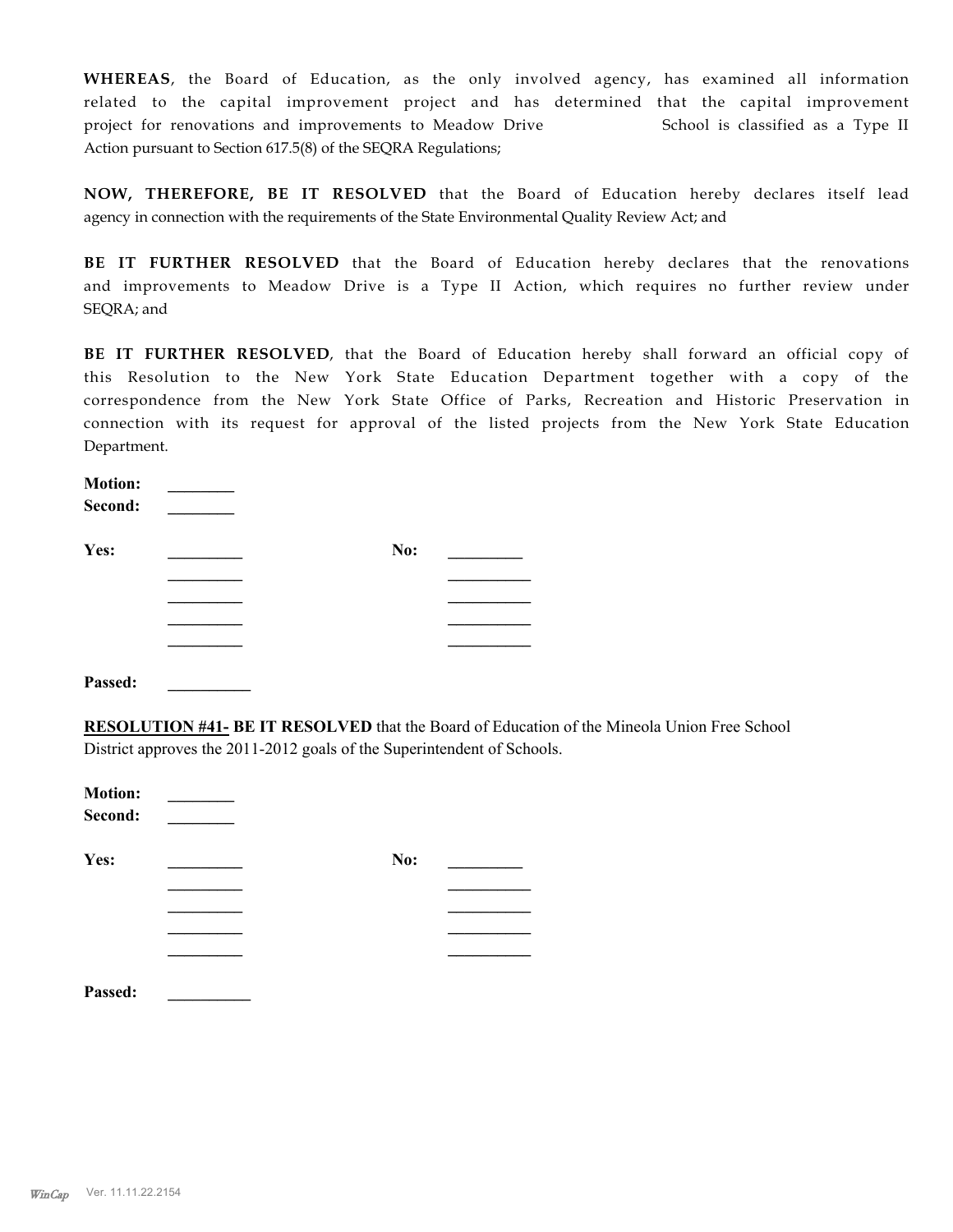**RESOLUTION #42 -BE IT RESOLVED** that the Board of Education approves the consensus agenda items

I.1.a. through I.1.c.3., as presented.

| <b>Motion:</b><br>Second: |     |  |
|---------------------------|-----|--|
| Yes:                      | No: |  |
|                           |     |  |
|                           |     |  |
|                           |     |  |
|                           |     |  |
| Passed:                   |     |  |

1.

## **Instruction**

- a. Leave(s) of Absence/Child Rearing
- That the Board of Education grants a request to Allison Maffettone, for a Leave of Absence, for childrearing purposes, using accumulated sick days, starting approximately 04/17/2012. 1.

b. Leave(s) of Absence/Medical

That the Board of Education approves an extension to a paid Medical Leave of Absence to Donna Beck, Social Worker, effective 11/19/2011 to January 3, 2012. 1.

#### Appointment(S) Sub Teacher per diem The Board of Education approves the addition of the following candidates to the Per Diem Substitute Teacher List at a daily rate of pay, \$90.00: c.

## EMPLOYEE NAME EMPLOYEE CERTIFICATION

- 1. Jenna L. Sherwood Early Childhood Education (Birth 2)
- 
- 2. Vincent F. Manzo PreK Grade 6, French 7-12, Technology Education 3. Marcella A. McHale Nursery/K/Grades 1-6, Special Education

## **J. Superintendent's Report**